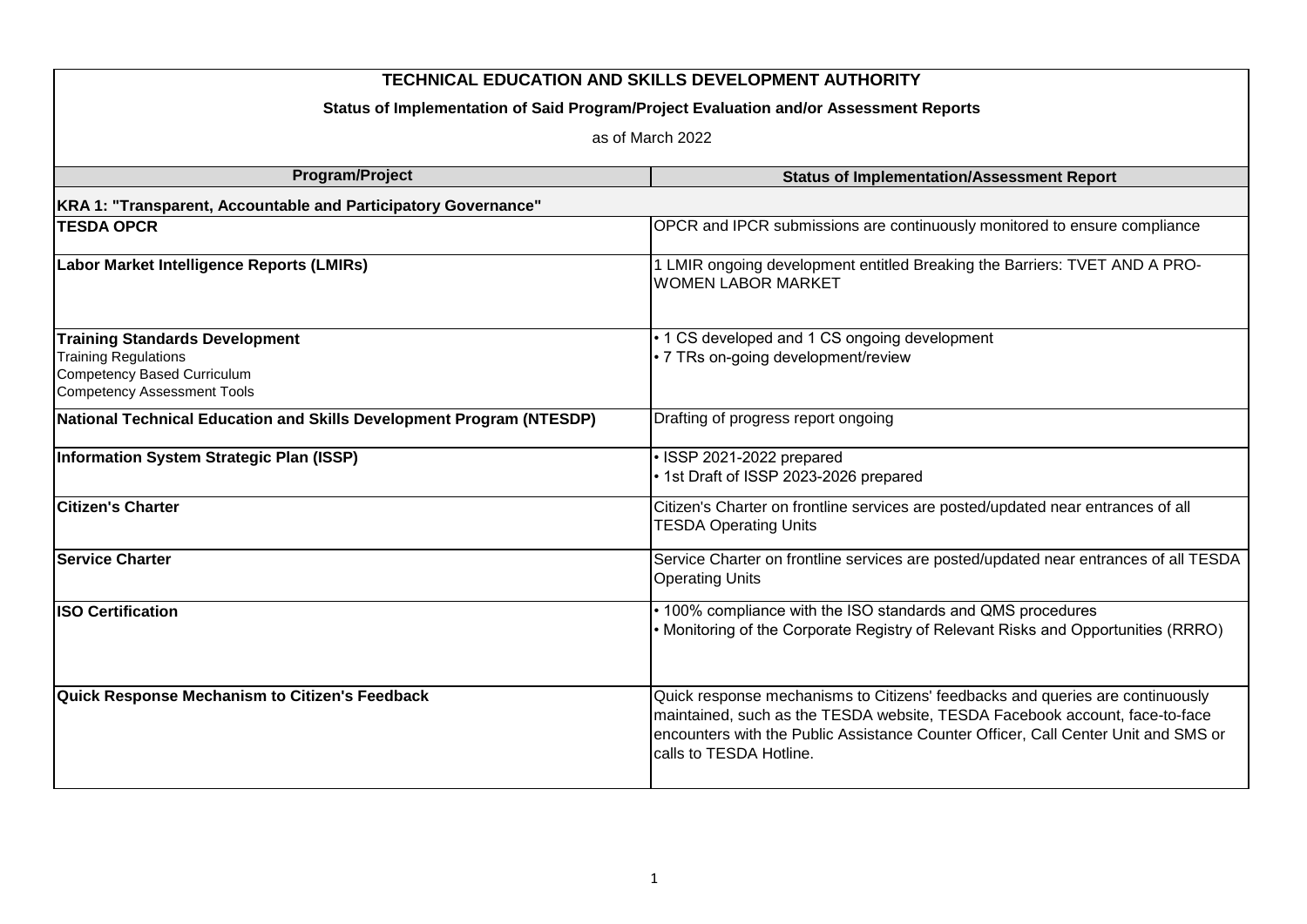| <b>TESDA Efficiency and Integrity Board</b>                           | Efficiency and Integrity Development Plan (EIDP) continuously implemented<br>• Continuous monitoring of complaints and cases against officials and employees |  |
|-----------------------------------------------------------------------|--------------------------------------------------------------------------------------------------------------------------------------------------------------|--|
| KRA 2: "Poverty Reduction and Empowerment of the Poor and Vulnerable" |                                                                                                                                                              |  |
| <b>Competency Assessment and Certification</b>                        | 209,272 persons assessed<br>193,756 persons certified                                                                                                        |  |
| <b>Trainers Training</b>                                              | No trainings conducted this quarter                                                                                                                          |  |
| <b>Trainers Certification</b>                                         | By Qualifications = 37,845<br>By Individuals = 9,065                                                                                                         |  |
| <b>TVET Scholarship</b>                                               |                                                                                                                                                              |  |
| <b>Training for Work Scholarship Program (TWSP)</b>                   | Enrolled: 11, 840<br>Graduates: 5,069                                                                                                                        |  |
| <b>Private Education Student Financial Assistance (PESFA)</b>         | Enrolled: 3,131<br>Graduates: 1,029                                                                                                                          |  |
| <b>Special Training for Employment Program (STEP)</b>                 | Enrolled: 48<br>Graduates: -                                                                                                                                 |  |
| Universal Access to Quality Tertiary Education Act (UAQTEA)           | Enrolled: 3,497<br>Graduates:-                                                                                                                               |  |
| <b>Institution-Based Training Programs</b>                            | Enrolled: 53,618<br><b>Graduates: 115,332</b>                                                                                                                |  |
| <b>Enterprise-Based Training Programs</b>                             | Enrolled: 6,119<br>Graduates: 11,358                                                                                                                         |  |
| <b>Community-Based Training Programs</b>                              | Enrolled: 64,439<br>Graduates: 66,219                                                                                                                        |  |